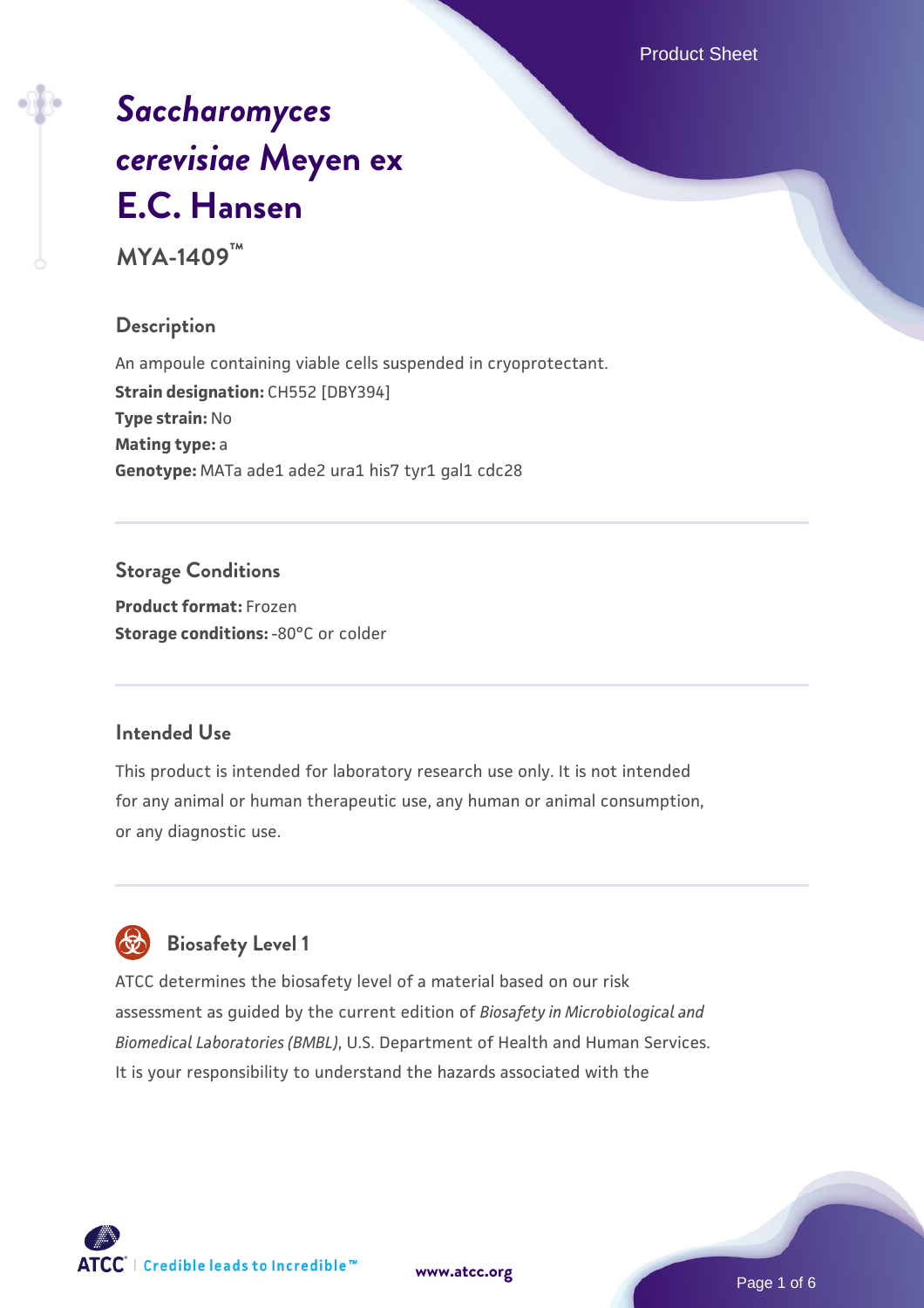## **[Saccharomyces cerevisiae](https://www.atcc.org/products/mya-1409)** [Meyen ex E.C. Hansen](https://www.atcc.org/products/mya-1409) **MYA-1409**

material per your organization's policies and procedures as well as any other applicable regulations as enforced by your local or national agencies.

ATCC highly recommends that appropriate personal protective equipment is always used when handling vials. For cultures that require storage in liquid nitrogen, it is important to note that some vials may leak when submersed in liquid nitrogen and will slowly fill with liquid nitrogen. Upon thawing, the conversion of the liquid nitrogen back to its gas phase may result in the vial exploding or blowing off its cap with dangerous force creating flying debris. Unless necessary, ATCC recommends that these cultures be stored in the vapor phase of liquid nitrogen rather than submersed in liquid nitrogen.

# **Certificate of Analysis**

For batch-specific test results, refer to the applicable certificate of analysis that can be found at www.atcc.org.

#### **Growth Conditions**

**Medium:**  [ATCC Medium 1245: YEPD](https://www.atcc.org/-/media/product-assets/documents/microbial-media-formulations/1/2/4/5/atcc-medium-1245.pdf?rev=705ca55d1b6f490a808a965d5c072196) **Temperature:** 25°C

# **Handling Procedures**

**Frozen ampoules** packed in dry ice should either be thawed immediately or stored in liquid nitrogen. If liquid nitrogen storage facilities are not available, frozen ampoules may be stored at or below -70°C for approximately one





Page 2 of 6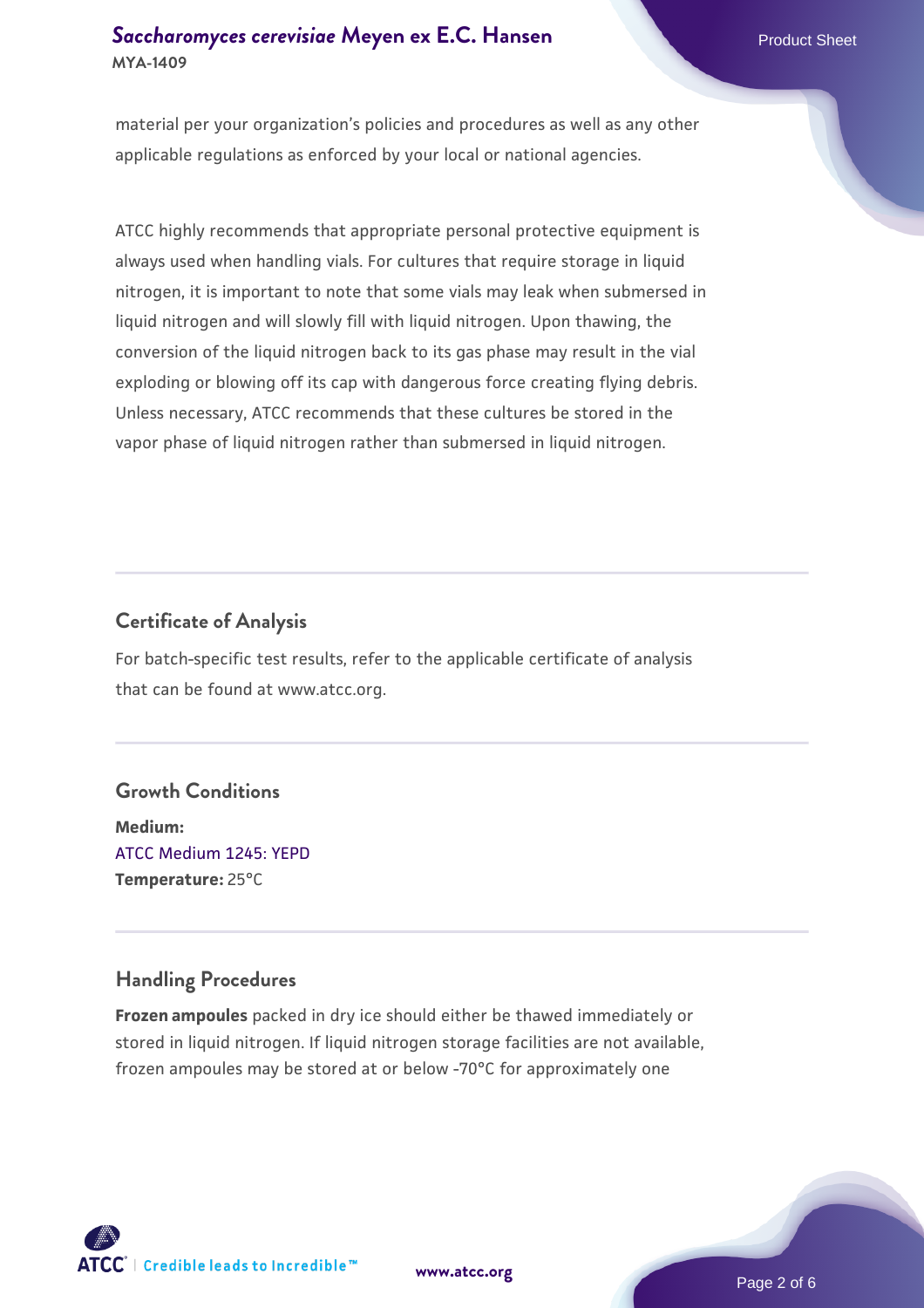week. **Do not under any circumstance store frozen ampoules at refrigerator freezer temperatures (generally -20°C)**. Storage of frozen material at this temperature will result in the death of the culture.

- 1. To thaw a frozen ampoule, place in a **25°C to 30°C** water bath, until just thawed **(approximately 5 minutes)**. Immerse the ampoule just sufficient to cover the frozen material. Do not agitate the ampoule.
- 2. Immediately after thawing, wipe down ampoule with 70% ethanol and aseptically transfer at least 50 µL (or 2-3 agar cubes) of the content onto a plate or broth with medium recommended.
- Incubate the inoculum/strain at the temperature and conditions 3. recommended.
- 4. Inspect for growth of the inoculum/strain regularly for up to 4 weeks. The time necessary for significant growth will vary from strain to strain.

#### **Notes**

Additional information on this culture is available on the ATCC web site at [www.atcc.org.](http://www.atcc.org/)

## **Material Citation**

If use of this material results in a scientific publication, please cite the material in the following manner: *Saccharomyces cerevisiae* Meyen ex E.C. Hansen (ATCC MYA-1409)

#### **References**

References and other information relating to this material are available at www.atcc.org.

#### **Warranty**

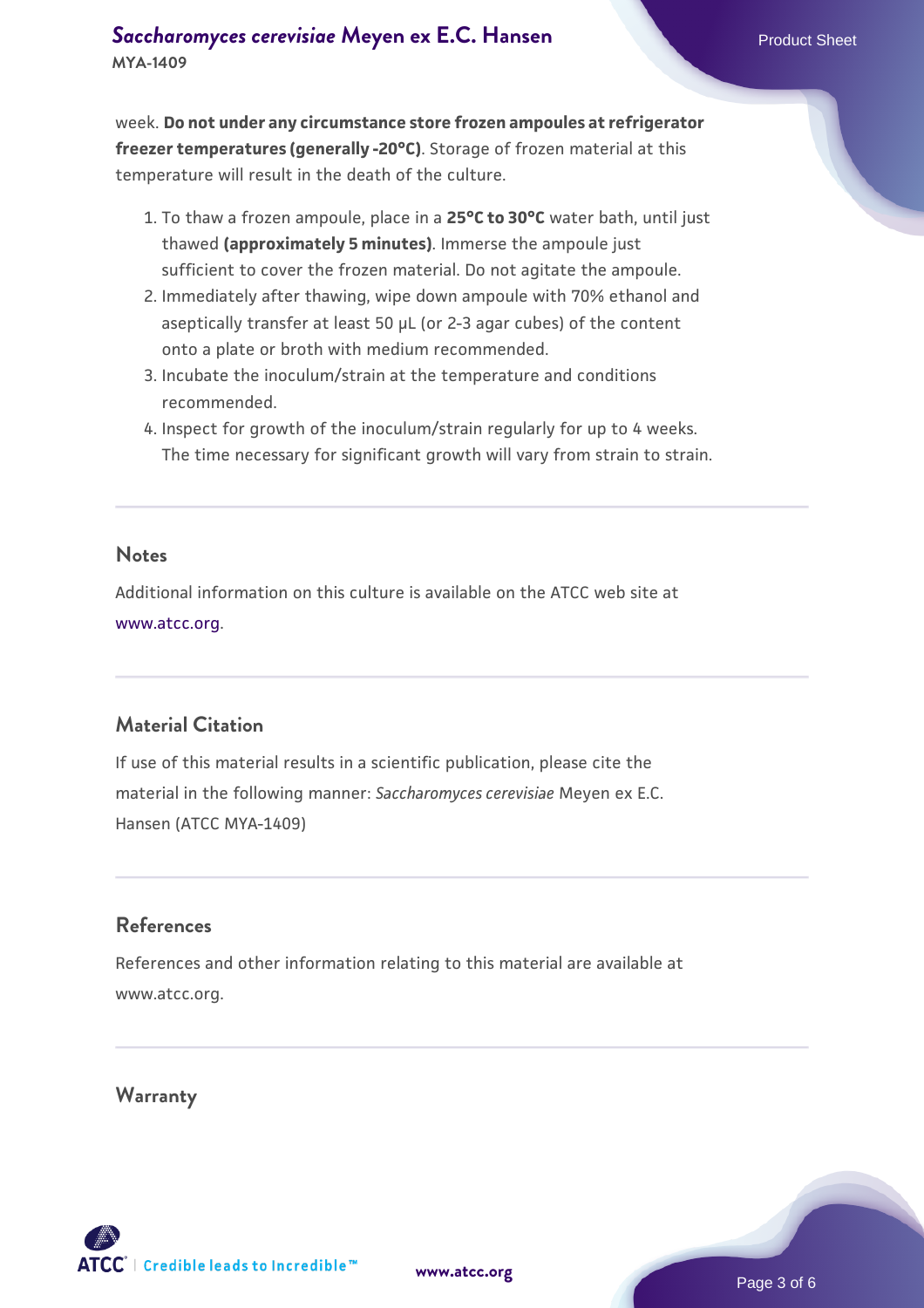### **[Saccharomyces cerevisiae](https://www.atcc.org/products/mya-1409)** [Meyen ex E.C. Hansen](https://www.atcc.org/products/mya-1409) **MYA-1409**

The product is provided 'AS IS' and the viability of ATCC® products is warranted for 30 days from the date of shipment, provided that the customer has stored and handled the product according to the information included on the product information sheet, website, and Certificate of Analysis. For living cultures, ATCC lists the media formulation and reagents that have been found to be effective for the product. While other unspecified media and reagents may also produce satisfactory results, a change in the ATCC and/or depositor-recommended protocols may affect the recovery, growth, and/or function of the product. If an alternative medium formulation or reagent is used, the ATCC warranty for viability is no longer valid. Except as expressly set forth herein, no other warranties of any kind are provided, express or implied, including, but not limited to, any implied warranties of merchantability, fitness for a particular purpose, manufacture according to cGMP standards, typicality, safety, accuracy, and/or noninfringement.

#### **Disclaimers**

This product is intended for laboratory research use only. It is not intended for any animal or human therapeutic use, any human or animal consumption, or any diagnostic use. Any proposed commercial use is prohibited without a license from ATCC.

While ATCC uses reasonable efforts to include accurate and up-to-date information on this product sheet, ATCC makes no warranties or representations as to its accuracy. Citations from scientific literature and patents are provided for informational purposes only. ATCC does not warrant that such information has been confirmed to be accurate or complete and the customer bears the sole responsibility of confirming the accuracy and completeness of any such information.

This product is sent on the condition that the customer is responsible for and assumes all risk and responsibility in connection with the receipt, handling, storage, disposal, and use of the ATCC product including without limitation



**[www.atcc.org](http://www.atcc.org)**

Page 4 of 6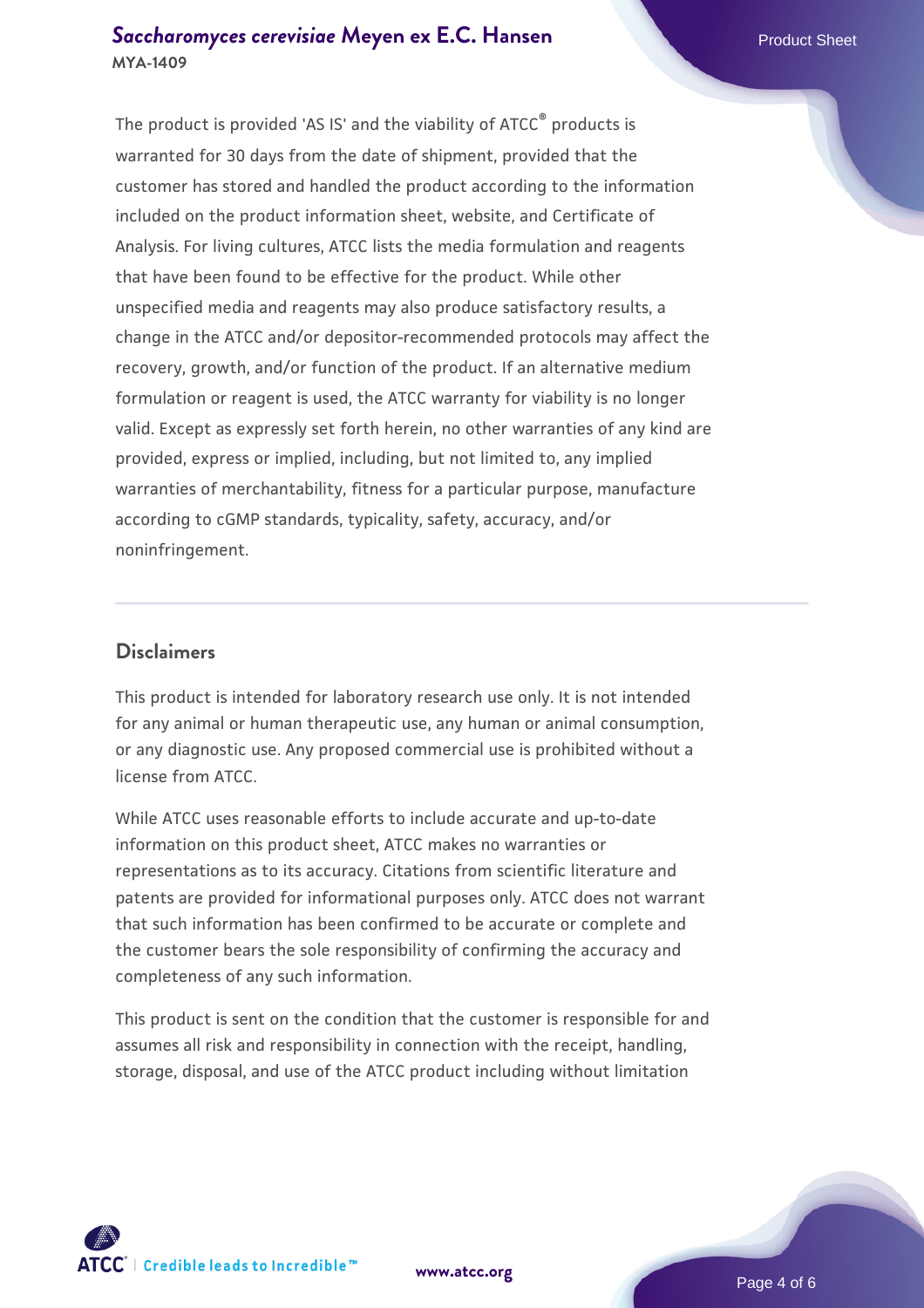taking all appropriate safety and handling precautions to minimize health or environmental risk. As a condition of receiving the material, the customer agrees that any activity undertaken with the ATCC product and any progeny or modifications will be conducted in compliance with all applicable laws, regulations, and guidelines. This product is provided 'AS IS' with no representations or warranties whatsoever except as expressly set forth herein and in no event shall ATCC, its parents, subsidiaries, directors, officers, agents, employees, assigns, successors, and affiliates be liable for indirect, special, incidental, or consequential damages of any kind in connection with or arising out of the customer's use of the product. While reasonable effort is made to ensure authenticity and reliability of materials on deposit, ATCC is not liable for damages arising from the misidentification or misrepresentation of such materials.

Please see the material transfer agreement (MTA) for further details regarding the use of this product. The MTA is available at www.atcc.org.

#### **Copyright and Trademark Information**

© ATCC 2021. All rights reserved.

ATCC is a registered trademark of the American Type Culture Collection.

#### **Revision**

This information on this document was last updated on 2021-05-20

#### **Contact Information**

ATCC 10801 University Boulevard Manassas, VA 20110-2209 USA